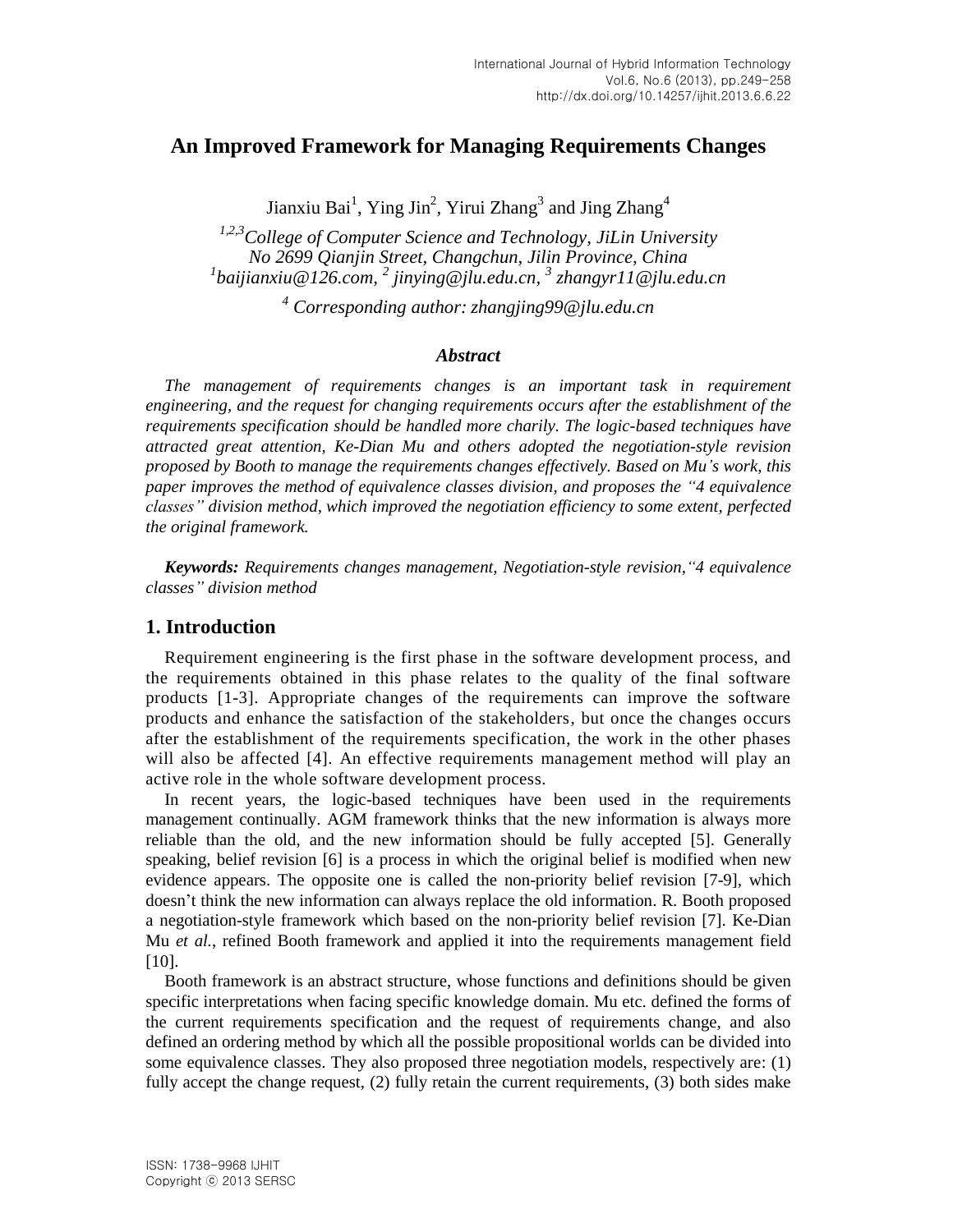concessions. The priority levels of the requirements are the basis of the negotiation, the original requirements specification is seen as the current set of beliefs, and the request for changing requirements as the new evidence, and the goal is to reach an agreement between the two parties.

In the framework of Booth and Mu, the requirements priority levels are necessary, which need the predefinition of the negotiation parties. The rationality and standard of the priority setting will affect the negotiation result, especially when the conflicting requirements have the same priority level or the requirements are vaguely defined, this method loses advantage. Based on Mu's work, this paper proposes a negotiation method in which the requirements priority levels are ignored. This method redefines the forms of the current requirements specification and the request of requirements changes, improves the method of equivalence classes division, proposes the "4 equivalence classes" division method that divides all the possible propositional worlds into at most 4 classes, thus the negotiation can be finished in finite rounds, this method accelerates the negotiation, perfects the original framework to some extent.

The rest of this paper is organized as follows. Section 2 introduces Mu's work briefly. Section 3 proposes an improved scheme for the equivalence classes division. Section 4 gives a case to illustrate the improved framework. Section 5 gives the comparison with the related work and summarizes our work.

### **2. Mu's Framework for Requirements Changes Management**

In the stage of the logical expression of the requirements, Mu etc. translate different forms of requirements into the first-order logic expressions, and define the requirements collection  $\Delta$ , and each formula  $\alpha \in \Delta$  represents a requirement state. The requirements set is expressed as  $\langle \Delta^1, \Delta^2, \Delta^3 \rangle$ , which has the priority "*High*", "*Medium* "and "*Low*" orderly [11]. If a fact  $\alpha$  and its negation  $\neg \alpha$  can be derived meanwhile, there is an inconsistency.

W is used to denote the set of all the possible propositional worlds and they defined a preorder relationship  $\leq_{\Delta}$  on *W*,  $\lt \Delta^1$ ,  $\Delta^2$ ,  $\Delta^3$  is the requirements set, for each  $i(1 \leq i \leq 3)$ ,  $k^i(w) = {\varphi \in \Delta^i : w | = \varphi}$  and  $w \in W$ , define  $w \leq_{\Delta} w$  iff each  $i(1 \le i \le 3)$ iff each  $i(1 \le i \le 3)$ ,  $k(w) = {\varphi \in \Delta : w | = \varphi}$  and  $w \in w$  , define  $w \leq_{\Delta} w$  if <br>1)  $|k^i(w)| = |k^i(w^i)|$  *for all i* or 2) exists *i* that meets  $|k^i(w)| > |k^i(w^i)|$  and for all  $j < i$ ,  $|k^{i}(w)| = |k^{i}(w)|$ .  $\leq_{\Delta}$  is based on the lexicographical relation, by which *W* is divided into  $\langle W_1,...,W_{n(\Delta)}\rangle$ , so as to each w and w' which meet  $|k(w)|=|k(w')|$  are in the same partition.  $S$  and  $T$  are the two negotiation parties, the final goal of the negotiation is to get intersection between the two sides by expanding  $S(T)$  or both of them continually. Here  $\sigma$ is used to denote the different stages of the negotiation,  $\sigma$  is used to denote the different stages of the negotiation,<br>and  $\sigma_i = \langle \langle S_0, T_0 \rangle, \dots, \langle S_i, T_i \rangle$ , a function g is defined,  $g(\sigma_i) = \{S_i, T_i\}$ , namely, when the negotiation is at stage  $\sigma_i$ , there is at least one party making concession between  $S_i$  and  $T_i$ ,  $\nabla_{\sigma}$  is concession function which provides the specific concession rules:

In brief, the negotiation-style belief revision can be seen as a process that consists of the function g and the concession operation  $\nabla_{\sigma}$ , and it can be summarized as the following steps:

(1) Initialization, set  $S_0 = S$ ,  $T_0 = T$ .

(2) If  $S_0 \cap T_0 \neq \emptyset$ , take *Merge*(*S*,*T*) =  $S_0 \cap T_0$ , else go on negotiating until there is intersection between *S* and *T*, where n is minimal that meets  $S_n \cap T_n \neq \emptyset$ .

(3) For each  $i \in [0, n)$ ,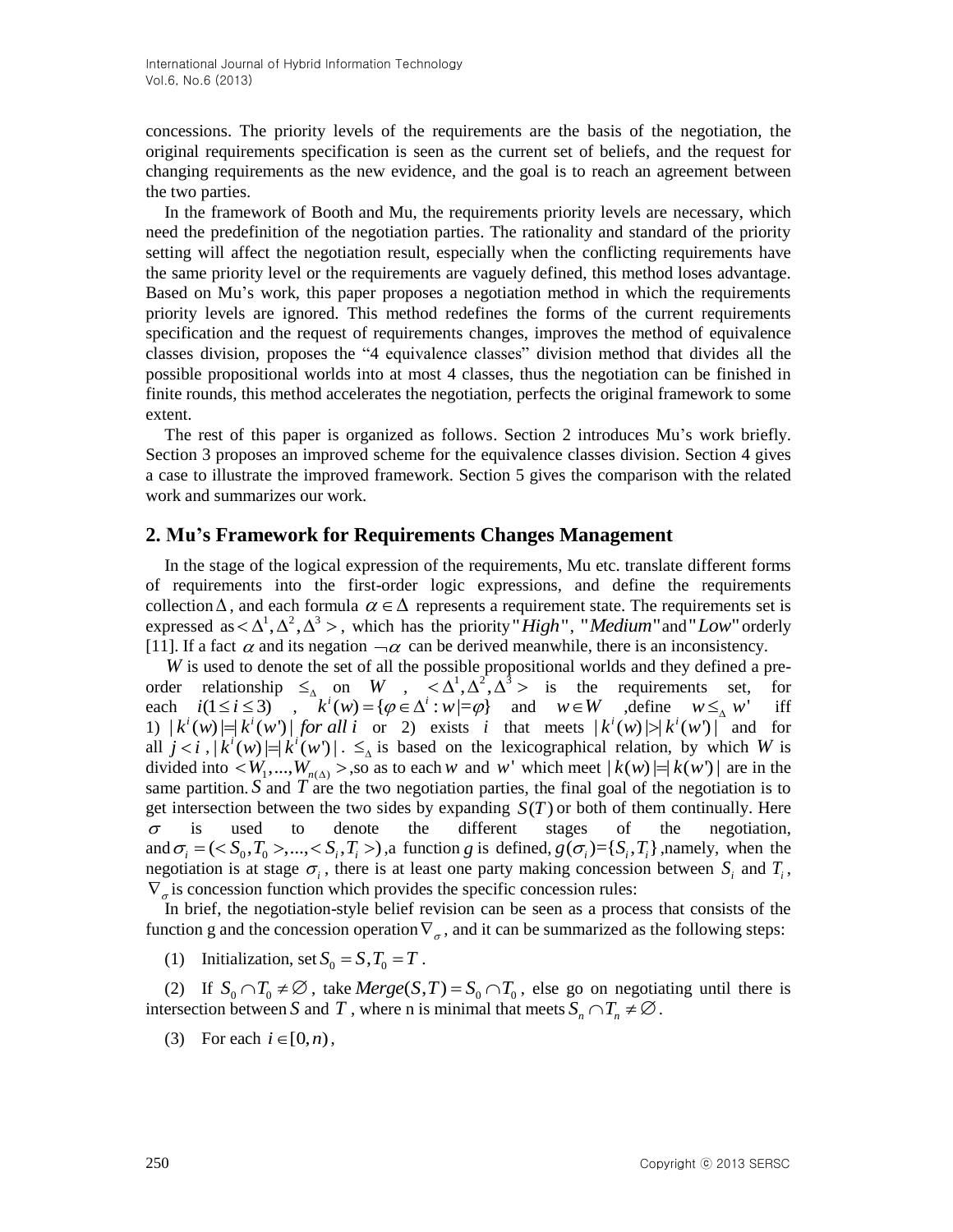$$
S_{i+1} = \begin{cases} \nabla_{\sigma_i}(S_i), & \text{if } S_i \in g(\sigma_i) \\ S_i, & \text{otherwise} \end{cases}, \qquad T_{i+1} = \begin{cases} \nabla_{\sigma_i}(T_i), & \text{if } T_i \in g(\sigma_i) \\ T_i, & \text{otherwise} \end{cases}
$$

Where  $\sigma_i = (\langle S_0, T_0 \rangle, \dots, \langle S_i, T_i \rangle)$ .

(4) The specific concession rules:

$$
\nabla_{\sigma_i}(S_i) = \begin{cases} S_i, \quad \text{model}(2) \\ S_i \cup W_{i+2}^{S_0}, \text{otherwise} \end{cases}, \quad \nabla_{\sigma_i}(T_i) = \begin{cases} T_i, \quad \text{model}(1) \\ T_i \cup W_{i+2}^{T_0}, \text{otherwise} \end{cases}
$$

(5) The final negotiation result is:  $Merge(S,T) = S_n \cap T_n$ , in which  $S_n$  is the extending of  $S$ , and  $T_n$  is the extending of  $T$ .

Here given a case that uses model (3) to handle the inconsistency caused by the requirements changes.

uirements changes.<br> *Example* .Consider  $S = \{a\}, \{b\}, \{-c\} > T = \{c\}, \emptyset, \{-b\} >$ , the forms of them correspond to  $\langle \Delta^1, \Delta^2, \Delta^3 \rangle$ , we use a bit vector consisting of truth values of  $(a, b, c)$  to denote each possible world: *Example* .Consider  $S = \{a\}, \{b\}, \{-c\} > T = \{c\}, \emptyset, \{-b\} >$ , the forms of them respond to  $\langle \Delta^1, \Delta^2, \Delta^3 \rangle$ , we use a bit vector consisting of truth values of  $(a, b, c)$  to note each possible world:<br>  $W = \{w_1 = 111, w_2 = 110$ 

$$
W = \{w_1 = 111, w_2 = 110, w_3 = 101, w_4 = 100, w_5 = 011, w_6 = 010, w_7 = 001, w_8 = 000\}
$$

$$
S_0 = S
$$
,  $T_0 = T$ , then we can get the stratification of *W* based on  $S_0$ :

$$
<\{w_1\}, \{w_2\}, \{w_3\}, \{w_4\}, \{w_5\}, \{w_6\}, \{w_7\}, \{w_8\}>
$$

The stratification of *W* based on 
$$
T_0
$$
:  
<  $\{w_3, w_7\}, \{w_1, w_5\}, \{w_4, w_8\}, \{w_2, w_6\}$ 

 $0 < \{w_3, w_7\}$ ,  $\{w_1, w_5\}$ ,  $\{w_4, w_8\}$ ,  $\{w_2, w_6\}$  ><br>  $S_0 = [S_0] = \{w_1\}$ ,  $T = T_0 = \{w_3, w_7\}$ , as  $S_0 \cap T_0 \neq \emptyset$ , there exists inconsistency, the<br>
del (3) is selected to negotiate, the two sides both make con model (3) is selected to negotiate, the two sides both make concession, and we get:<br>  $S_1 = S_2 \cup W_2^{S_0} = \{w_1, w_2\}, T_1 = T_2 \cup W_2^{T_0} = \{w_2, w_2, w_1, w_2\}$ 

$$
S_1 = S_0 \cup W_2^{S_0} = \{w_1, w_2\}, T_1 = T_0 \cup W_2^{T_0} = \{w_3, w_7, w_1, w_5\}
$$

Obviously,  $S_1 \cap T_1 = \{w_1\}$ , the negotiation finishes, and  $Merge(S,T) = \{w_1\}$ , then the modified requirements specification is:  $\langle \{a\}, \{b\}, \{c\} \rangle$ .

### **3. An Improved Equivalence Classes Division Method**

Mu *et al.*, refined the Booth framework based on the knowledge of the requirements domain. In which, the stratification of *W* (equivalence classes division) plays an important role to the final negotiation result. *S* and *T* both defined priority levels for their requirements, so the equivalence classes division is also based on the priority ,and generally speaking, the quantity of the equivalence classes is uncertain.

On the basis of Mu's framework, this paper improves equivalence classes division method, redefines the forms of the current requirements specification and the request of requirements changes, and S and T are seen as completely equal negotiating parties, the priorities of the requirements are ignored in the process of negotiations. "4 equivalence classes" division method is defined, and to any negotiation, *W* will be divided in to no more than 4 stratifications. S and T negotiate based on the division method until they reach an agreement. The quantity of the equivalence classes is finite, thus it will have less negotiation rounds that accelerate the negotiation, and finally get the negotiation result satisfied by both sides in finite steps. The overall framework is as follows: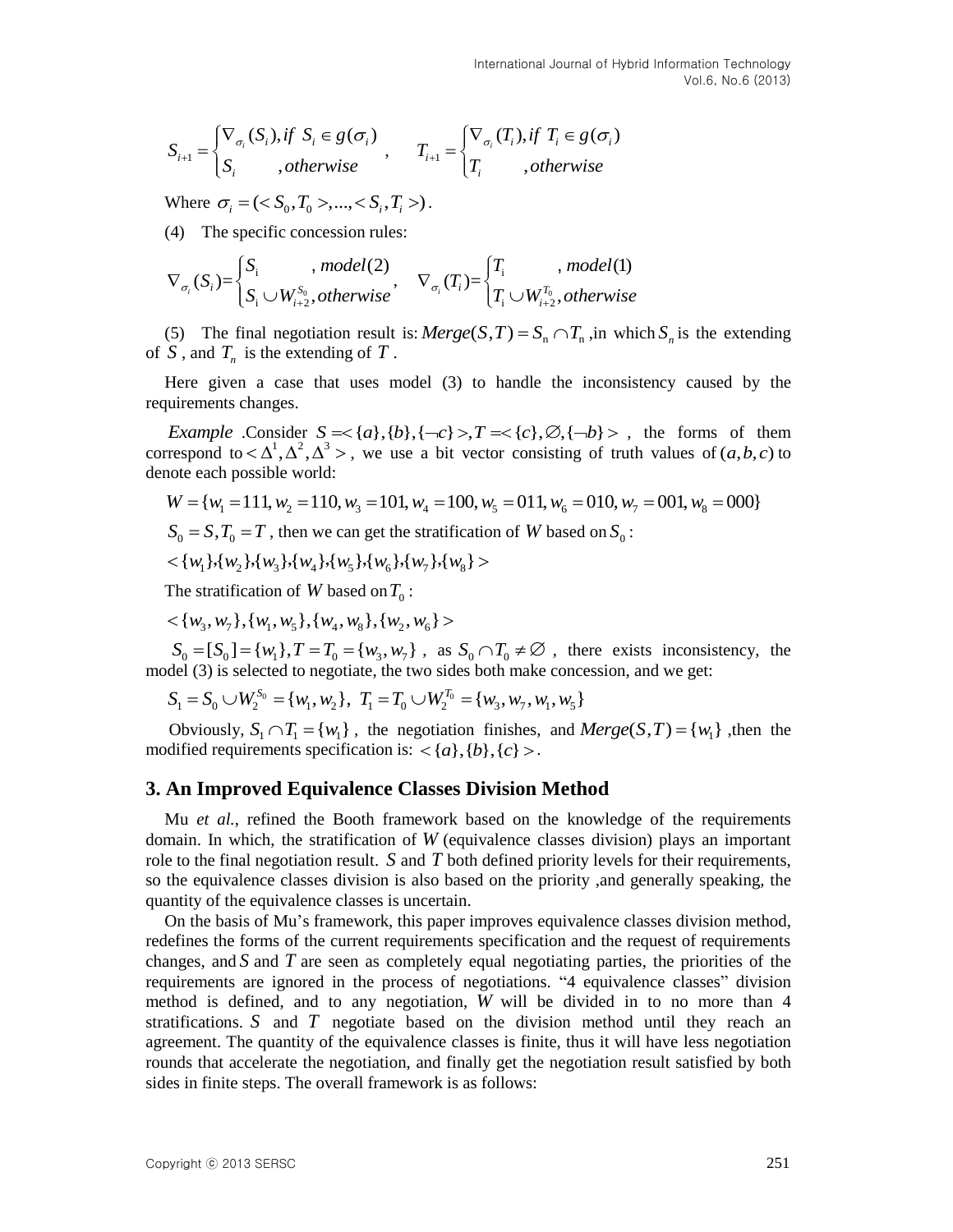International Journal of Hybrid Information Technology Vol.6, No.6 (2013)



**Figure 1. The Advanced Framework**

Firstly, this paper defines the forms of the current requirements specification and the request of requirements changes, still uses the first-order logic to express the requirements, *S* represents the current requirements specification and *T* represents the request of requirements changes, where  $S$  and  $T$  have the same interpretation, they are completely equal. As the negotiating parties give priorities to the requirements from their own point of view, in the process of negotiation, the priorities are ignored, in short, *S* and *T* negotiate completely equally under the conditions of ignoring the priorities so as to get the negotiation result quickly and improve the negotiation efficiency.

Next, dividing the equivalence classes for  $W$ , the "4 equivalence classes" division method is based on an "extending operation", and the definition of "extending operation" is as follows:

*D*efine 1.(extending operation) To one fact, the extending operation is a process that gets the negation-value of this fact, and to several facts, the extending operation is a process that gets all the possible values except for the truth-value of all the facts and the negation-value of all the facts.

According to the extending operation, the requirements set  $S(or T)$  can be divided into 4 invalence classes  $\lt W_1, W_2, W_3, W_4 >$ , and the specific division method is as follows:<br> $W_1 = \{the vector representation of the truth value of all the formulas \};$ equivalence classes  $\lt W_1, W_2, W_3, W_4 >$ , and the specific division method is as follows:

 $W_1 = \{$ the vector representation of the truth value of all the formulas  $\};$ 

2 ivalence classes  $\lt W_1, W_2, W_3, W_4 >$ , and the specific division method is as follows:<br>  $W_1 = \{the vector representation of the truth value of all the formulas \};$ <br>  $W_2 = \{ retain all the formulas just like  $\alpha$  and the first fact of which just like  $\alpha$ ,$ }  $W_1$  = {*the vector representation of the truth value of all the formulas* };<br> $W_2$  = {*retain all the formulas just like*  $\alpha$  *and the first fact of which just like*<br>*and extend all the formulas just like*  $\neg \beta$  *and* the specific division method is as follows:<br>truth value of all the formulas  $\}$ ;<br> $\alpha$  and the first fact of which just like  $\alpha$ , truth value of all the formulas  $\}$ ;<br>  $\alpha$  and the first fact of which just like  $\alpha$ ,<br>  $\neg \beta$  and the first fact of which just like  $\neg \beta$   $\}$ *W*<sub>2</sub> = {*retain all the formulas just like*  $\alpha$  *and the first fact of which just like*<br>*and extend all the formulas just like*  $\neg \beta$  *and the first fact of which just like*<br>*W*<sub>3</sub> = {*extend all the formulas just lik* ; {retain all the formulas just like  $\alpha$  and the first fact of which just like  $\alpha$ ,<br>extend all the formulas just like  $\neg \beta$  and the first fact of which just like  $\neg \beta$ }<br>{extend all the formulas just like  $\alpha$  and the fi

 $\frac{7}{3}$  = } *and extend all the formulas just like*  $\neg \beta$  *and the first fact of which just like*  $\neg \beta$ }<br>  $W_3$  = {extend all the formulas just like  $\alpha$  *and the first fact of which just like*  $\alpha$ ,<br> *and retain all the formulas j* 

 $W_4 = \{all\ the\ other\ vector\ representations\}.$ 

;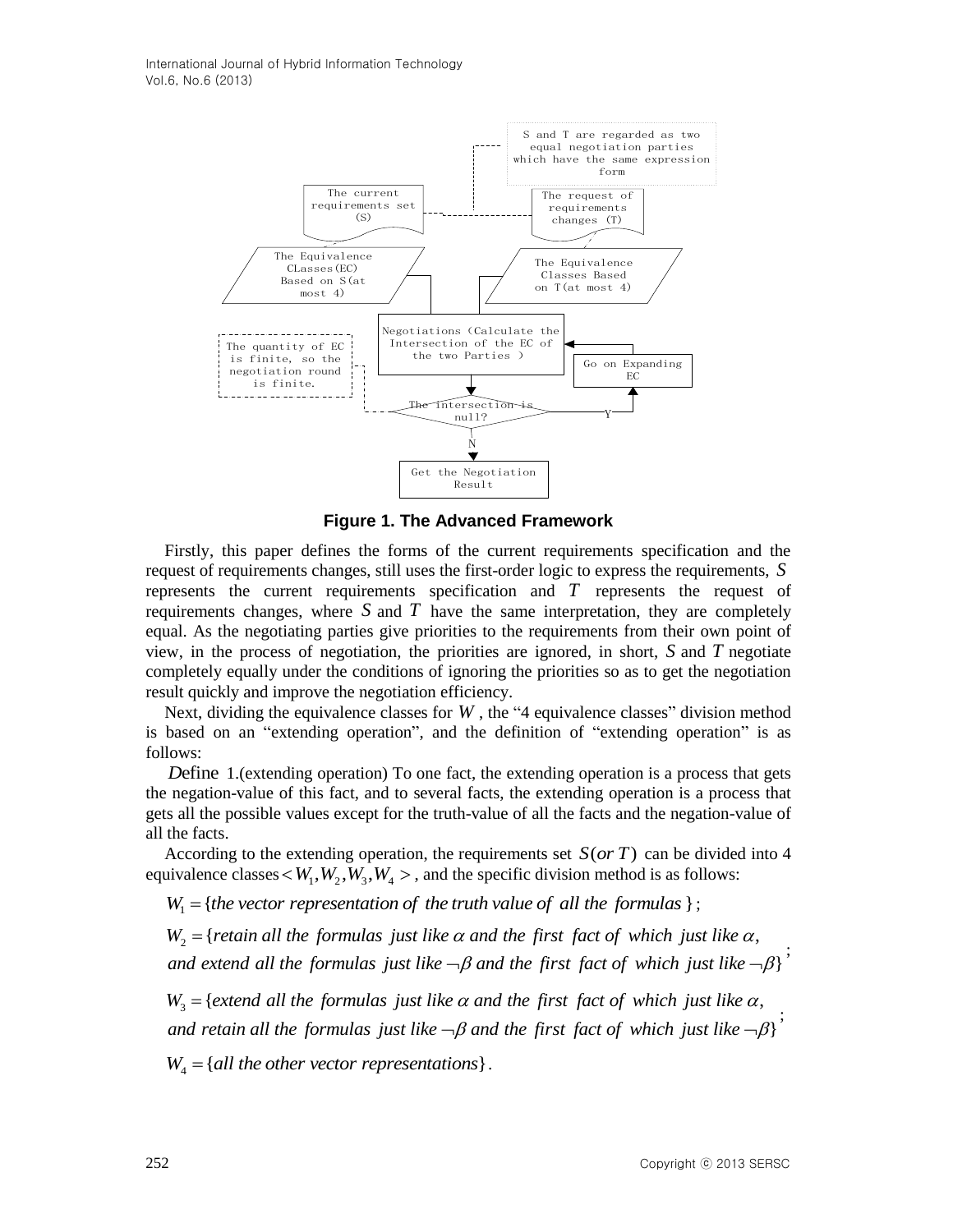Here are some notices, when facing some specific situations, the requirements set can also be divided into three or two stratifications. For example, if all the formulas and all the first facts of the formulas have the form of  $\alpha$ , or all the formulas and all the first facts of the formulas have the form of  $\neg \beta$ , then the requirements set S can be divided into the following two stratifications: ts of the formulas have the form of  $\alpha$ , or all the formulas and all the first factomulas have the form of  $\neg \beta$ , then the requirements set *S* can be divided into the formulas in S and stratifications:<br> $W_1 = \{$ the vect

;

 $W_2 = \{all \, the \, other \, vector \, representations\}$ .

Then an example will be used to illustrate the application of the division method in the negotiation framework:

gotiation framework:<br>
Consider  $S = \{a\}, \{\neg b\}, \{\neg c\} > \mathcal{F} = \{a\}, \{b\}, \{\neg c\} > \mathcal{F}$ , though the requirements in *S and T* have priorities, they are ignored here, and we use a bit vector consisting of truth values of  $(a, b, c)$  to denote each possible world:

 $W = \{w_1 = 111, w_2 = 110, w_3 = 101, w_4 = 100, w_5 = 011, w_6 = 010, w_7 = 001, w_8 = 000\}$ ,

Model (3) is selected, and can get the stratification of  $W$  based on  $S$ :

$$
W = \{W_1 = 111, W_2 = 110, W_3 = 101, W_4 = 100, W_5 = 011, W_6 = 01
$$
  
Model (3) is selected, and can get the stratification of *W* based on  

$$
W_1^S = \{W_1\}, W_2^S = \{W_2, W_3\}, W_3^S = \{W_8\}, W_4^S = \{W_1, W_5, W_6, W_7\},
$$

The stratification of *W* based on *T* :

$$
W_1 = \{w_4\}, W_2 = \{w_2, w_3\}, W_3 = \{w_8\}, W_4 = \{w_1, w_5, w_6, w_7\},
$$
  
The stratification of *W* based on *T*:  

$$
W_1^T = \{w_2\}, W_2^T = \{w_1\}, W_3^T = \{w_4, w_6\}, W_4^T = \{w_3, w_5, w_7, w_8\},
$$

 $S_0 = S = \{w_4\}$ ,  $T_0 = T = \{w_2\}$ ,  $S_0 \cap T_0 \neq \emptyset$ , so there exists inconsistency, then start the  $S_0 = S = \{w_1\}, I_0 = I = \{w_2\}, S_0 \cap I_0 \neq \emptyset$ , so there exists inconsistency, then start the negotiation,  $S_1 = S_0 \cup W_2^S = \{w_2, w_3, w_4\}$ ,  $T_1 = T_0 \cup W_2^T = \{w_1, w_2\}$ , and  $S_1 \cap T_1 = \{w_2\}$ , the negotiation,  $z_1^1$  ,  $z_0^2$  ,  $w_2^2$  ,  $w_3^3$ ,  $w_4^3$ ,  $z_1^1$ ,  $z_2^1$ ,  $z_3^2$  expectises, and  $Merge(S,T) = \{w_2\}$ .

Then the modified requirements specification is:  $\langle a \, | \, \{b\}, \{-c\} \rangle$ . This is the result that both parties make concessions, namely, they reach an agreement in finite steps.

### **4. An Example Study**

This paper still uses the case that Mu used in his paper [10] to illustrate the division method and prove the correctness and efficiency of the method.

Most of the requirements specifications are described in natural language [12], in a residential area, the requirements of the access control system in natural language can be described as follows:

(1) The requirements with the priority of " $High$ ":

The vehicles without permission cannot be allowed to enter this area;

The vehicles with permission can be allowed to enter this area;

The condition that a vehicle without permission tries to enter the area will trigger the warning alarm.

(2) The requirements with the priority of "Medium":

If the warning alarm is triggered, the vehicle cannot push the entrance button again.

In order to translate the above requirements into first-order logical expressions, the following predicates and constant are introduced: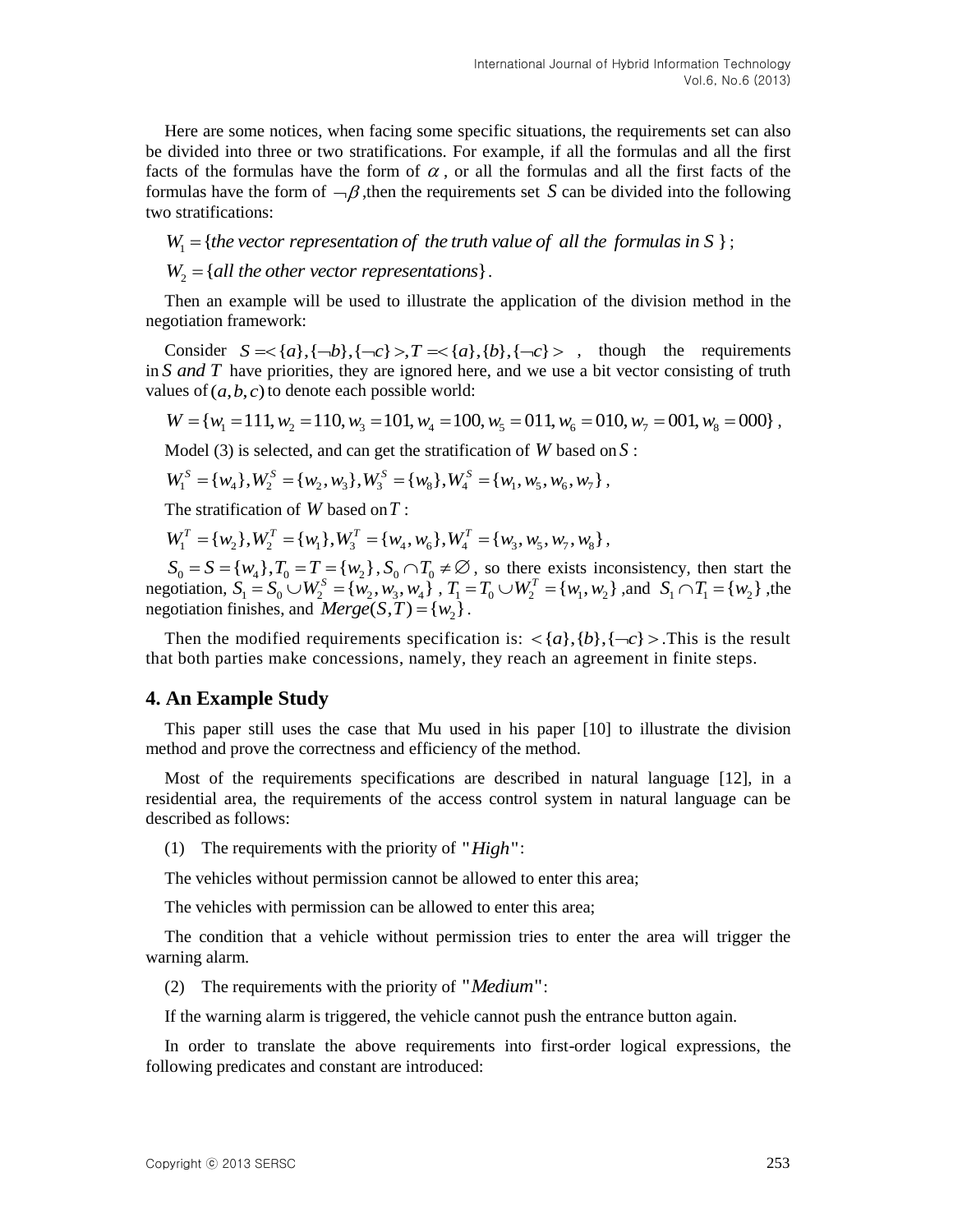We use  $Per(x)$  to denote that x is a vehicle with permission,  $Ent(x)$  to denote that x can enter the area,  $Tri(x)$  to denote that when x tries to enter the area the warning alarm is triggered,  $Push(x, y)$  to denote that x pushes the button y, *entr* to denote the entrance button.

Corresponding, the logic expressions of the requirements can be described as follows:  
\n
$$
S_{High} = \left( \left( \forall x \right) \left( \neg Per(x) \rightarrow \neg Ent(x) \right) \left( \forall x \right) \left( Per(x) \rightarrow \neg Ent(x) \right) \left( \forall x \right) \left( Per(x) \rightarrow \neg Tri(x) \right) \right)
$$
\n
$$
S_{Median} = \left( \left( \forall x \right) \left( Tri(x) \rightarrow \neg Push(x, entr) \right) \right)
$$

 $S_{Low} = \varnothing$ 

In the process of making requirements, the emergency managing system asks the access control system to take the emergency into consideration, for example the fire engine should enter the area successfully, so we get the request of requirements changes:

The requirements with the priority of "High":

(T1) The fire engine should be seen as the emergency vehicle.

(T2) The emergency vehicles without permission can be allowed to enter this area;

(T3) Except for the emergency vehicles, the vehicles without permission cannot be allowed to enter this area;

In order to translate the above requirements into first-order logical expressions, the following predicate and constant are introduced again: We use  $fire \_\ e$  to denote that x is a fire engine, *Emer*( $x$ ) to denote that  $x$  is an emergency vehicle. When checking the consistency of requirements, only the ground formulas should be considered, so the original

requirements are expressed in the following forms:

\n
$$
S_{High}^{1} = \left( \left( -Per(fire_{e}) \rightarrow Ent(fire_{e}) \right) \left( Per(fire_{e}) \rightarrow Ent(fire_{e}) \right) \left( Per(fire_{e}) \rightarrow Tri(fire_{e}) \right) \right)
$$
\n
$$
S_{Median}^{1} = \left( \left( Tri(fire_{e}) \rightarrow -Push(fire_{e}, entr) \right) \right)
$$
\n
$$
S_{Low}^{1} = \varnothing
$$

Corresponding, the logic expressions of the changing request can be described as follows:  
\n
$$
T_{High} = \{Emer(fire_e), Emer(fire_e) \rightarrow Ent(fire_e) \land -Per(fire_e), -Per(fire_e) \land -Emer(fire_e) \rightarrow -Ent(fire_e)\}
$$
\n
$$
T_{Median} = \varnothing
$$
\n
$$
T_{Low} = \varnothing
$$

 $S_{High}^1 \Box \neg Ent(fire_e)$ ,  $T_{High} \Box \neg Ent(fire_e)$ , so there exists inconsistency, as the emergency is necessary to be considered, the request should be fully accepted, model (1) is selected. As the request only asks to change the "High" level requirements, we should retain the " *Medium*" level requirements, and set:<br>  $S = \left\{(-Per(fire_e) \rightarrow Ent(fire_e)) (Per(fire_e) \rightarrow Ent(fire_e)) (Per(fire_e) \rightarrow Tri(fire_e))\right\},$ 

$$
S = \left\langle \left( \neg Per(fire\_e) \rightarrow \neg Ent(fire\_e) \right) \langle Per(fire\_e) \rightarrow Ent(fire\_e) \rangle \langle Per(fire\_e) \rightarrow Tri(fire\_e) \rangle \right\rangle,
$$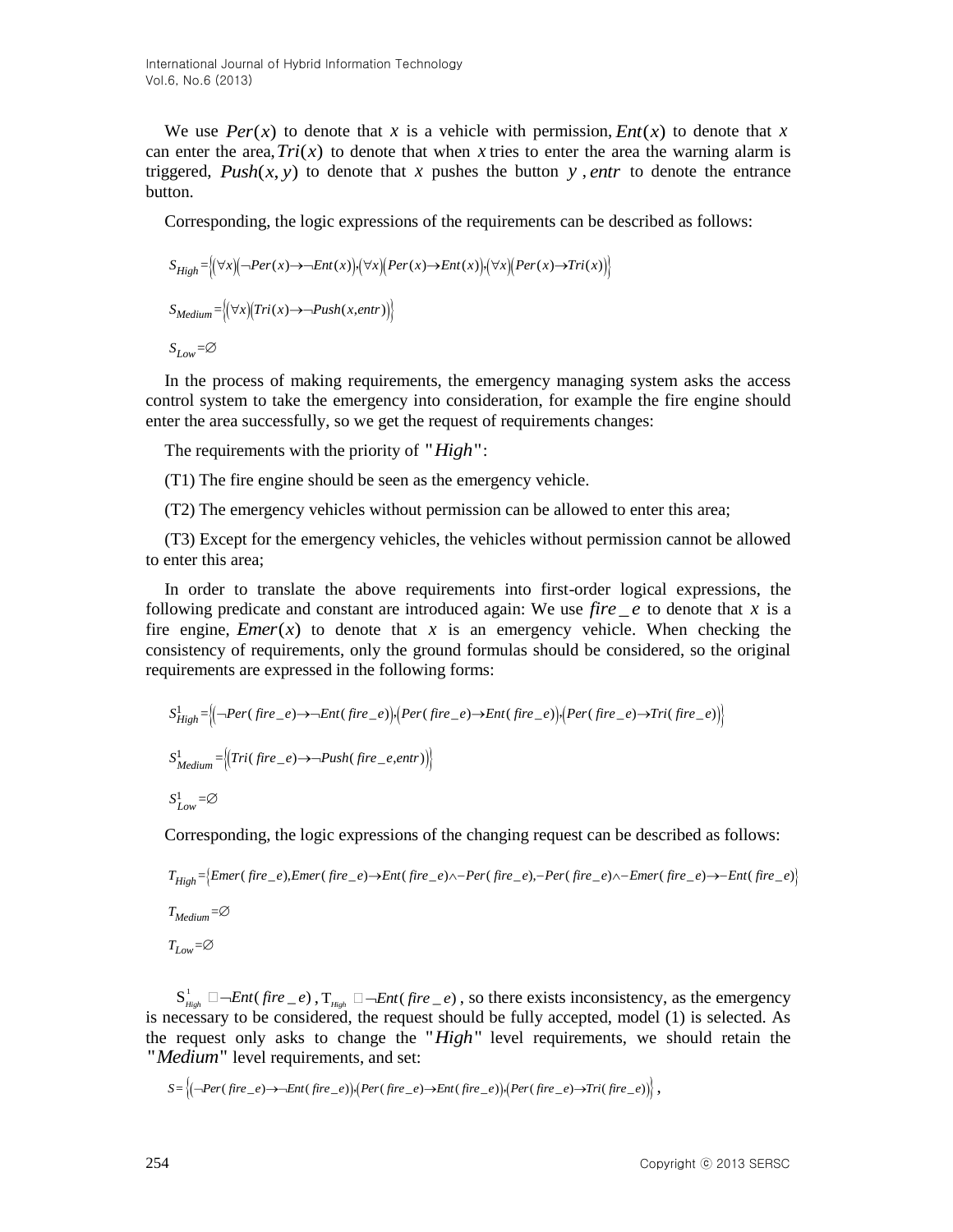And we use a bit vector consisting of truth values  $T = \{ Emer(fire_e), Emer(fire_e) \rightarrow Ent(fire_e) \land -Per(fire_e), -Per(fire_e) \land -Emer(fire_e) \rightarrow Ent(fire_e) \}$ <br>
And we use a bit vector consisting of truth values<br>
of  $(Per(fire_e), Ent(fire_e), Tri(fire_e), Emer(fire_e), Push(fire_e, entr))$  to denote each possible world: we use a bit vector consisting of truth values<br>
fire *e*), Ent(fire *e*), Tri(fire *e*), Emer(fire *e*), Push(fire *e*, entr)) to denote each possible<br>  $\begin{bmatrix} w_1 = 11111, w_2 = 11110, w_3 = 11101, w_4 = 11100, w_5 = 11011, w_6 = 11$ 

$$
T = {frac[5mer(f_{i}re_{-}e)Ener(f_{i}re_{-}e) \rightarrow Ene(f_{i}re_{-}e) \rightarrow Per(f_{i}re_{-}e) \rightarrow Per(f_{i}re_{-}e) \rightarrow Ene(f_{i}re_{-}e) \rightarrow Ene(f_{i}re_{-}e) \rightarrow Ene(f_{i}re_{-}e) \land Ene(f_{i}re_{-}e) \land Ene(f_{i}re_{-}e) \land Ene(f_{i}re_{-}e) \land Ene(f_{i}re_{-}e) \land Ene(f_{i}re_{-}e) \land Ene(f_{i}re_{-}e) \land Ene(f_{i}re_{-}e) \land Ene(f_{i}re_{-}e) \land Ene(f_{i}re_{-}e) \land Ene(f_{i}re_{-}e) \land Ene(f_{i}re_{-}e) \land Ene(f_{i}re_{-}e) \land Ene(f_{i}re_{-}e) \land Ene(f_{i}re_{-}e) \land Ene(f_{i}re_{-}e) \land Ene(f_{i}re_{-}e) \land Ene(f_{i}re_{-}e) \land Ene(f_{i}re_{-}e) \land Ene(f_{i}re_{-}e) \land Ene(f_{i}re_{-}e) \land Ene(f_{i}re_{-}e) \land Ene(f_{i}re_{-}e) \land Ene(f_{i}re_{-}e) \land Ene(f_{i}re_{-}e) \land Ene(f_{i}re_{-}e) \land Ene(f_{i}re_{-}e) \land Ene(f_{i}re_{-}e) \land Ene(f_{i}re_{-}e) \land Ene(f_{i}re_{-}e) \land Ene(f_{i}re_{-}e) \land Ene(f_{i}re_{-}e) \land Ene(f_{i}re_{-}e) \land Ene(f_{i}re_{-}e) \land Ene(f_{i}re_{-}e) \land Ene(f_{i}re_{-}e) \land Ene(f_{i}re_{-}e) \land Ene(f_{i}re_{-}e) \land Ene(f_{i}re_{-}e) \land Ene(f_{i}re_{-}e) \land Ene(f_{i}re_{-}e) \land Ene(f_{i}re_{-}e) \land Ene(f_{i}re_{-}e) \land Ene(f_{i}re_{-}e) \land Ene(f_{i}re_{-}e) \land Ene(f_{i}re_{-}e) \land Ene(f_{i}re_{-}e)
$$

The stratification of *W* based on *S* :

The stratification of W based on S :<br>  $W_1^S = \{w_2, w_4, w_5, w_6, w_7, w_8, w_{26}, w_{28}\}, W_2^S = \{w_{10}, w_{12}, w_{13}, w_{14}, w_{15}, w_{16}\},$  $W_3^S = \{W_{18}, W_{20}, W_{29}, W_{30}, W_{31}, W_{32}\},$  $W_3^S = \{w_{18}, w_{20}, w_{29}, w_{30}, w_{31}, w_{32}\},$ <br>  $W_4^S = \{w_1, w_3, w_9, w_{11}, w_{17}, w_{19}, w_{21}, w_{22}, w_{23}, w_{24}, w_{25}, w_{27}\}, T = \{w_{17}, w_{18}, w_{21}, w_{22}\}, \text{ then}$ 

we start the negotiation based on model (1):  $W_4^S = \{w_1, w_3, w_9, w_{11}, w_{17}, w_{19}, w_{21}, w_{22}, w_{23}, w_{24}, w_{25}, w_{27}\}$ ,  $T = \{w_{17}, w_{18}, w_{18}\}$  tart the negotiation based on model (1):<br>  $S_0 = W_1^S = \{w_2, w_4, w_5, w_6, w_7, w_8, w_{26}, w_{28}\}$ ,  $T_0 = T = \{w_{17}, w_{18}, w_{21}, w_{22}\}$ 

we start the negotiation based on model (1):  
\n
$$
S_0 = W_1^S = \{w_2, w_4, w_5, w_6, w_7, w_8, w_{26}, w_{28}\}, T_0 = T = \{w_{17}, w_{18}, w_{21}, w_{22}\} ,
$$
 obviously,  
\n
$$
S_0 \cap T_0 = \emptyset , S_1 = S_0 \cup W_2^S = \{w_2, w_4, w_5, w_6, w_7, w_8, w_{10}, w_{12}, w_{13}, w_{14}, w_{15}, w_{16}, w_{26}, w_{28}\},
$$
  
\n
$$
T_1 = T_0 , S_1 \cap T_1 = \emptyset ,
$$
 then go on the negotiation,  $T_2 = T_1 = \{w_{17}, w_{18}, w_{21}, w_{22}\},$   
\n
$$
S_2 = S_1 \cup W_3^S = \{w_2, w_4, w_5, w_6, w_7, w_8, w_{10}, w_{12}, w_{13}, w_{14}, w_{15}, w_{16}, w_{18}, w_{20}, w_{26}, w_{28}, w_{29},
$$

 $w_{30}$ ,  $w_{31}$ ,  $w_{32}$ .

 $S_2 \cap T_2 = \emptyset = \{w_{18}\}\$ , the negotiation finishes, then  $Merge(S,T) = \{w_{18}\}\$ . Then the modified requirements specification is:

$$
S_{High}^2 = \left\{ \begin{aligned} (Per(fire_e e) \rightarrow Ent(fire_e e)) \cdot (-Per(fire_e e) \rightarrow Tr(fire_e e)) \cdot Emer(fire_e e), \\ Emer(fire_e e) \rightarrow Ent(fire_e e) \land -Per(fire_e e) \land -Per(fire_e e) \land -Emer(fire_e e) \land -Emer(fire_e e) \rightarrow Ent(fire_e e) \end{aligned} \right\}
$$
  

$$
S_{Median}^2 = \left\{ (Tri(fire_e e) \rightarrow -Push(fire_e, entr)) \right\}
$$
  

$$
S_{Low}^2 = \varnothing
$$

 In actual circumstances, the entrance of the fire engine should not trigger the warning alarm, and the requirement  $(-Per(fire_e) \wedge -Emer(fire_e) \rightarrow Tr(fire_e))$  is suggested to replace the original requirement  $\left( \neg \text{Per(fire}_e) \rightarrow \text{Tr(fire}_e) \right)$ , after verification, the replace operation can keep the consistency well, so the request is fully accepted, and the final requirements can be described in natural language as follows:

(1) The requirements with the priority of " $High$ ":

The vehicles with permission can be allowed to enter this area;

The fire engine should be seen as the emergency vehicle.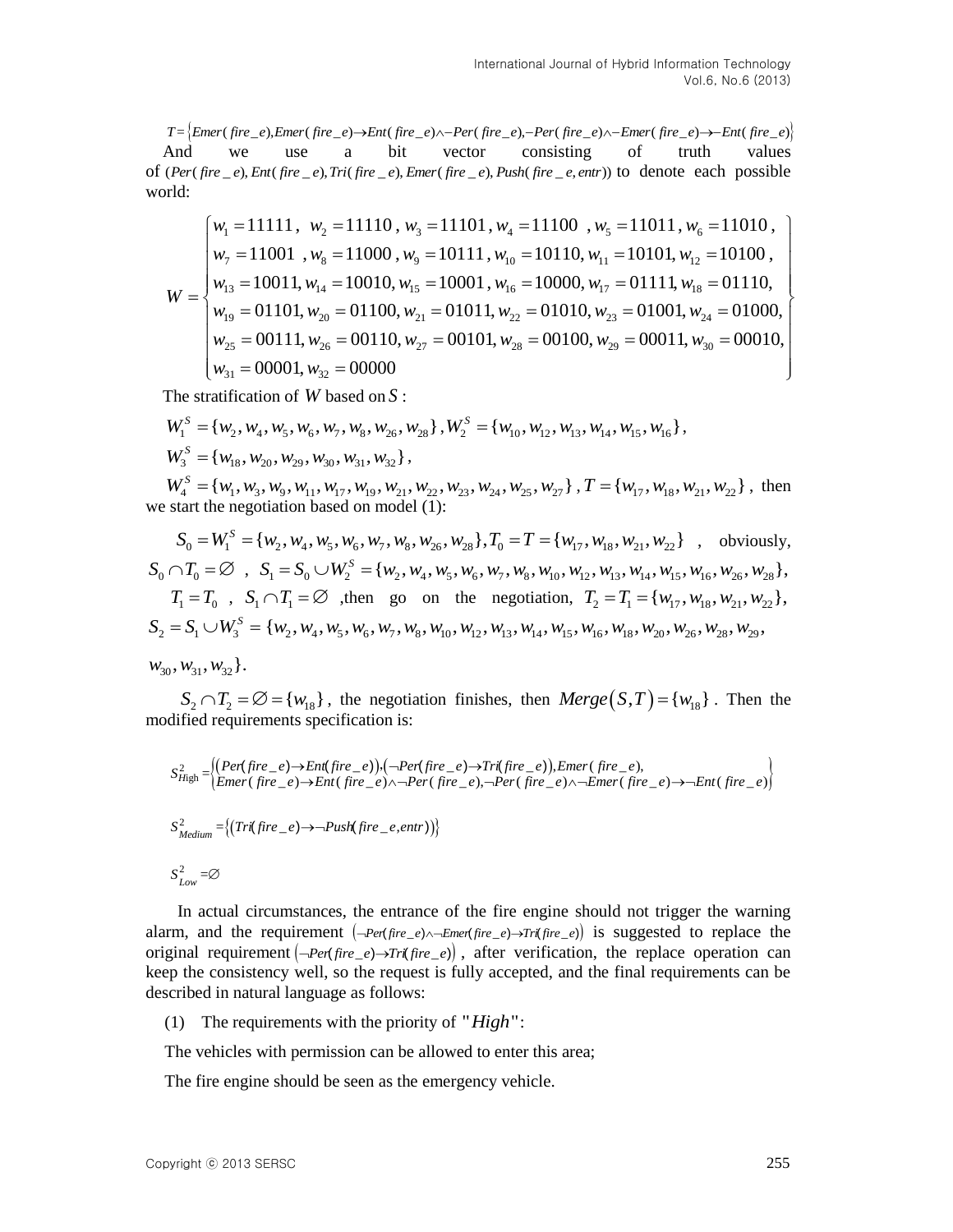The emergency vehicles without permission can be allowed to enter this area;

Except for the emergency vehicles, the vehicles without permission cannot be allowed to enter this area;

Except for the emergency vehicles, the condition that a vehicle without permission tries to enter the area will trigger the warning alarm.

(2) The requirements with the priority of "Medium":

If the warning alarm is triggered, the vehicle cannot push the entrance button again.

## **5. Comparison and Conclusion**

In the software development process, the management for the requirements changes is very critical [13]. The belief revision has been successfully applied in requirements management, AGM framework [5] thinks that the new information is always more reliable than the old, and the new information should be fully accepted. In Mu's framework [10], the negotiation is based on the priority, and the negotiation parties should predefine the priority levels for their requirements, but in some circumstances, the clients have the inaccurate definitions for the requirements priorities, or the conflicting requirements have the same priority level, Mu's framework didn't give schemes to these circumstances.

Based on Mu's work, this paper improved and complemented the work of dividing stratifications for *W* , redefined the forms of the current requirements specification and the request of requirements changes, S and T are seen as completely equal negotiating parties, the priorities of the requirements in S and T are ignored, and we defined "4 equivalence classes" division method, whose division result is the foundation to the negotiation. Our division method is very efficient when facing the situation that the two negotiators having uncertain definitions for the requirements priorities or when the conflicting requirements have the same priority level. As the quantity of the equivalence classes is finite, the negotiation round is finite, it accelerates the negotiation and improves the efficiency of negotiation, it perfects the original framework to some extent. Finally, a case of managing the requirements changes for an access control system is used to illustrate the correctness and efficiency of the method proposed in this paper.

## **Acknowledgements**

Project supported by the Program for New Century Excellent Talents in University (No.NECT-10-0436).

### **References**

- [1] E. Knauss and S. Meyer, "Experience-based requirements engineering tools", managing requirements knowledge, Springer Berlin Heidelberg, (**2013)**, pp. 333-351.
- [2] Z. Jin, L. Liu and Y. Jin, "Software Requirements Engineering: Principles and Methods", Beijing: Science Press, (**2008)**.
- [3] I. Sommerville and G. Kotonya, "Requirements engineering: processes and techniques", John Wiley & Sons, Inc., (**1998)**.
- [4] K. E. Wiegers, "Software Requirements", 2nd Ed. Portland: Microsoft Press, USA, (**2003)**.
- [5] D. Lehmann, "Belief revision, revised", Proceedings of the 14th international joint conference on Artificial intelligence, vol. 2, Morgan Kaufmann Publishers Inc., (**1995)**.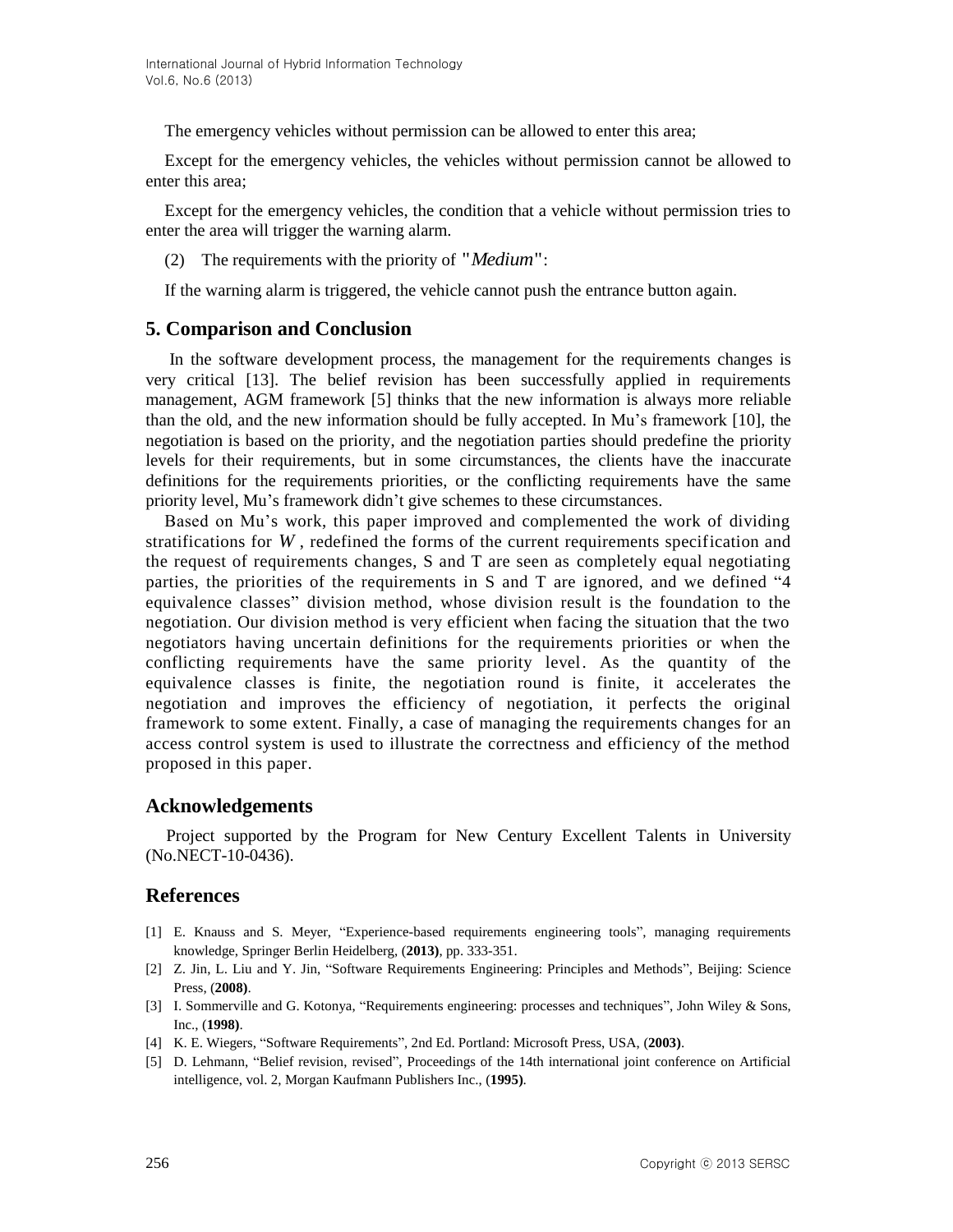- [6] D. Zowghi, "A requirements engineering process model based on defaults and revisions", In Proc. the 11th International Workshop on Database and Expert Systems Applications (DEXA2000), Greenwich, UK, (**2000**) September 6-8, pp. 966-970.
- [7] R. Booth, "A negotiation-style framework for non-prioritised revision", In Proc. the 8th Conference on Theoretical Aspects of Rationality and Knowledge (TARK2001), Siena, Italy, **(2001)** July 8-10, pp. 137-150.
- [8] S. Hansson, "A survey of non-prioritized belief revision", Erkenntnis, vol. 50, no. 2-3, (**1999)**, pp. 413-427.
- [9] R. Booth, "On the logic of iterated non-prioritised revision", Conditionals, Information, and Inference, Springer Berlin Heidelberg, (**2005)**, pp. 86-107.
- [10] K. D. Mu, W. Liu, Z. Jin, *et al.*, "Managing software requirements changes based on negotiation-style revision", Journal of Computer Science and Technology, vol. 26, no. 5, (**2011**), pp. 890-907, pp. 890-907.
- [11] K. Wiegers, "First things first: Prioritizing requirements", Software Development, vol. 7, no. 9, (**1999**), pp. 48-53.
- [12] V. Gervasi and D. Zowghi, "Reasoning about inconsistencies in natural language requirements", ACM Transaction on Software Engineering and Methodologies, vol. 14, no. 3, (**2005)**, pp. 277-330.
- [13] M. Aiello, P. Bulanov and H. Groefsema, "Requirements and tools for variability management", Computer Software and Applications Conference Workshops (COMPSACW), 2010 IEEE 34th Annual, IEEE, (**2010)**.

### **Authors**



#### **Jianxiu Bai**

She was born in 1989, received her B.Sc. in Computer Science and Technology (2012) from JiLin University. Her main research interests include formal methods and software requirements engineering.



### **Ying Jin**

She was born in 1971, professor, Ph.D. supervisor. Her main research interests include software requirements engineering, formal methods, programming language and its implementation.



### **Yirui Zhang**

He received his B.Sc. in Computer Science and Technology (2011) from JiLin University. His main research interests include software requirements engineering and formal methods.



### **Jing Zhang**

She was born in 1975, lecturer. Her main research interests include software requirements engineering, formal methods, programming language and its implementation.